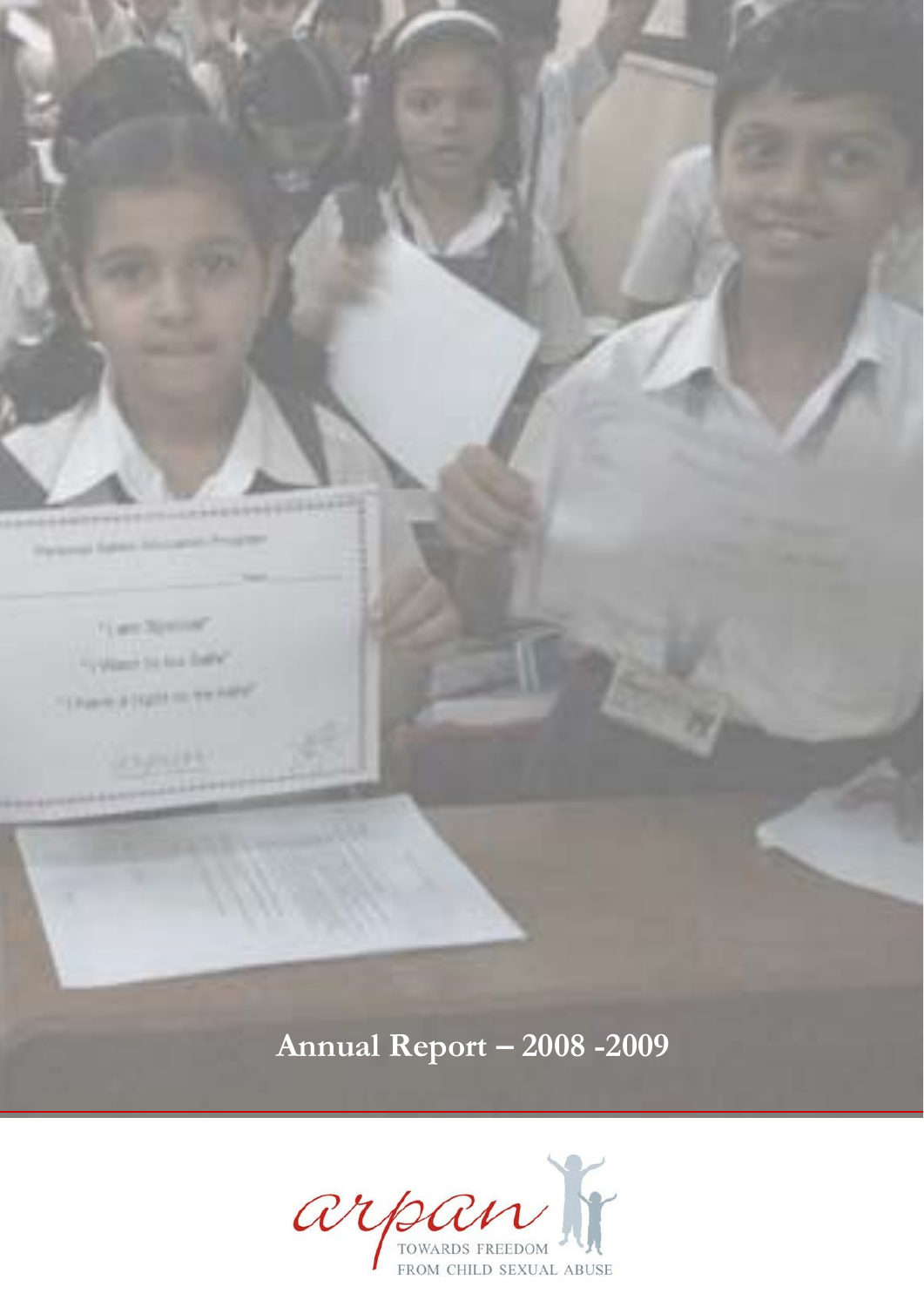# **We dream…. of a world of joyous individuals free from Child Sexual Abuse (CSA)**

### **We work towards this by…**

- o Spreading Awareness amongst various stakeholders of children; parents, teachers, NGO Professionals and Caretakers, B.Ed, D.Ed and counseling students to prevent CSA and intervene appropriately in the event of CSA.
- o Teaching children Personal Safety skills to protect themselves from sexual abuse
- o Healing child and adult survivors through counseling and therapy
- o Building practitioner capability to deal with Child Sexual Abuse cases

### **Outreach and impact in year 2008-09**

- o Created awareness on CSA amongst 1300 Parents, teachers, NGO staff, caretakers Social work, counseling, B.Ed and D.Ed students through awareness talks
- o Taught 766 children how to protect themselves from sexual abuse through the Personal Safety Education (PSE) Program in a school. It resulted in
	- o 35% average increase in awareness amongst children
	- o 15 children saying 'NO' to abuse during the program itself and saving themselves from sexual abuse
	- o 60 new disclosures by children to Arpan's trainer.
	- o 121 children who had been or were being sexually abused or inappropriately touched were helped with intervention by the Support team created by Arpan

95% of the parents thought the PSE program was very essential and useful. We also found 16% of children were or had been sexually abused or inappropriately touched!!!

- o Helped heal 14 adult survivors with counseling services
- o Trained 8 practicing counselors and psychologists through intensive study on Trauma

*"For battered people like me…It often gives me courage to fight my battle … keeps reminding me to take care of myself more than anything else. Deeply grateful."* – An adult survivor, Client

*"This study group has changed my perception of therapy and trauma and has given me more confidence to deal with trauma."* – Counsellor, Participant





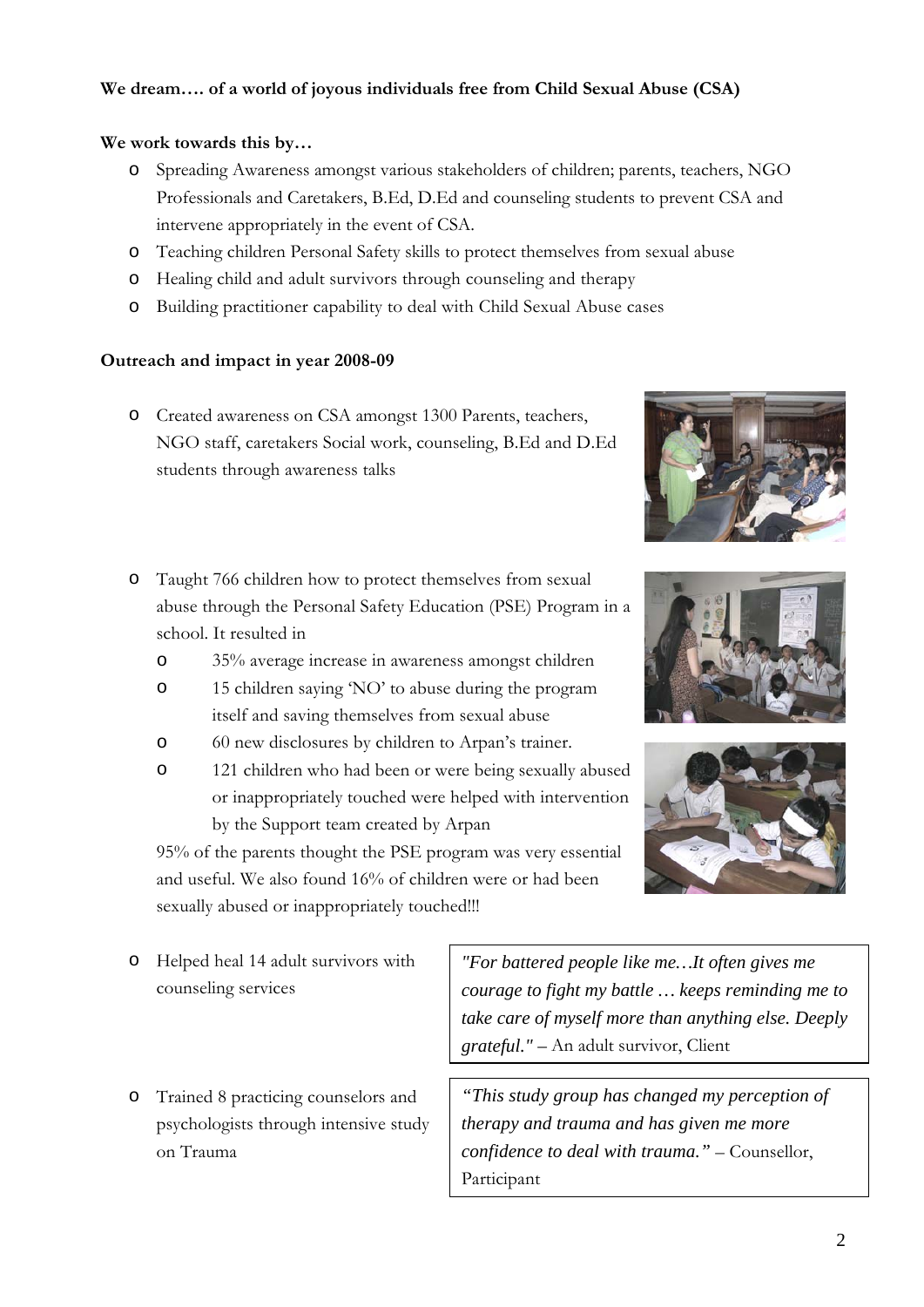o Helped therapeutic healing of 20 victims of sexual abuse through yoga.

*"..girls have consistently given a positive feedback… saying they feel better when they do yoga. Our thanks to Arpan…to help our girls and supporting the cause in a big way."* - Sangeeta Punekar, Advait Foundation

## **Key Highlight**

Arpan got registered as a Public Charitable Trust! Also received 80 G Income Tax Exemption certificate.

## **Financials**

| Annexure of Income and Expenses for the annual year 2008-09 |             |             |
|-------------------------------------------------------------|-------------|-------------|
| Corpus Fund                                                 | 13,000.00   |             |
|                                                             |             | 13,000.00   |
| <b>Child Sexual Abuse Fund</b>                              |             |             |
| <b>Individual Donors</b>                                    | 4,66,000.00 |             |
| Organisations                                               | 2,95,000.00 |             |
| Corporates                                                  | 50,000.00   | 8,11,000.00 |
| Child Sexual Abuse Fund utilized                            |             |             |
| Capability Building of Counsellors                          | 6,400.00    |             |
| Counselling Charges                                         | 9,375.00    |             |
| Studygroup Expenses                                         | 21,250.00   |             |
| Printing & Stationery Expenses                              | 66,626.98   |             |
| Postage & Telephone Expenses                                | 23,719.97   |             |
| Conveyance exp                                              | 31,692.00   |             |
| Newspapers & Periodicals                                    | 3,137.00    |             |
| Salaries                                                    | 601,500.00  |             |
|                                                             |             | 763,700.95  |
| <b>Sundry Credit Balance</b>                                |             |             |
| TDS on Professional Fees                                    | 2,189.00    |             |
| Ganesh & Rajendra Associates                                | 6,639.00    |             |
| Charity Comm.Charges                                        | 2,016.00    |             |
|                                                             |             | 10,844.00   |
| <b>Establishment Expenses</b>                               |             |             |
| <b>Bank Charges</b>                                         | 604.00      |             |
| <b>Internet Charges</b>                                     | 2,500.00    |             |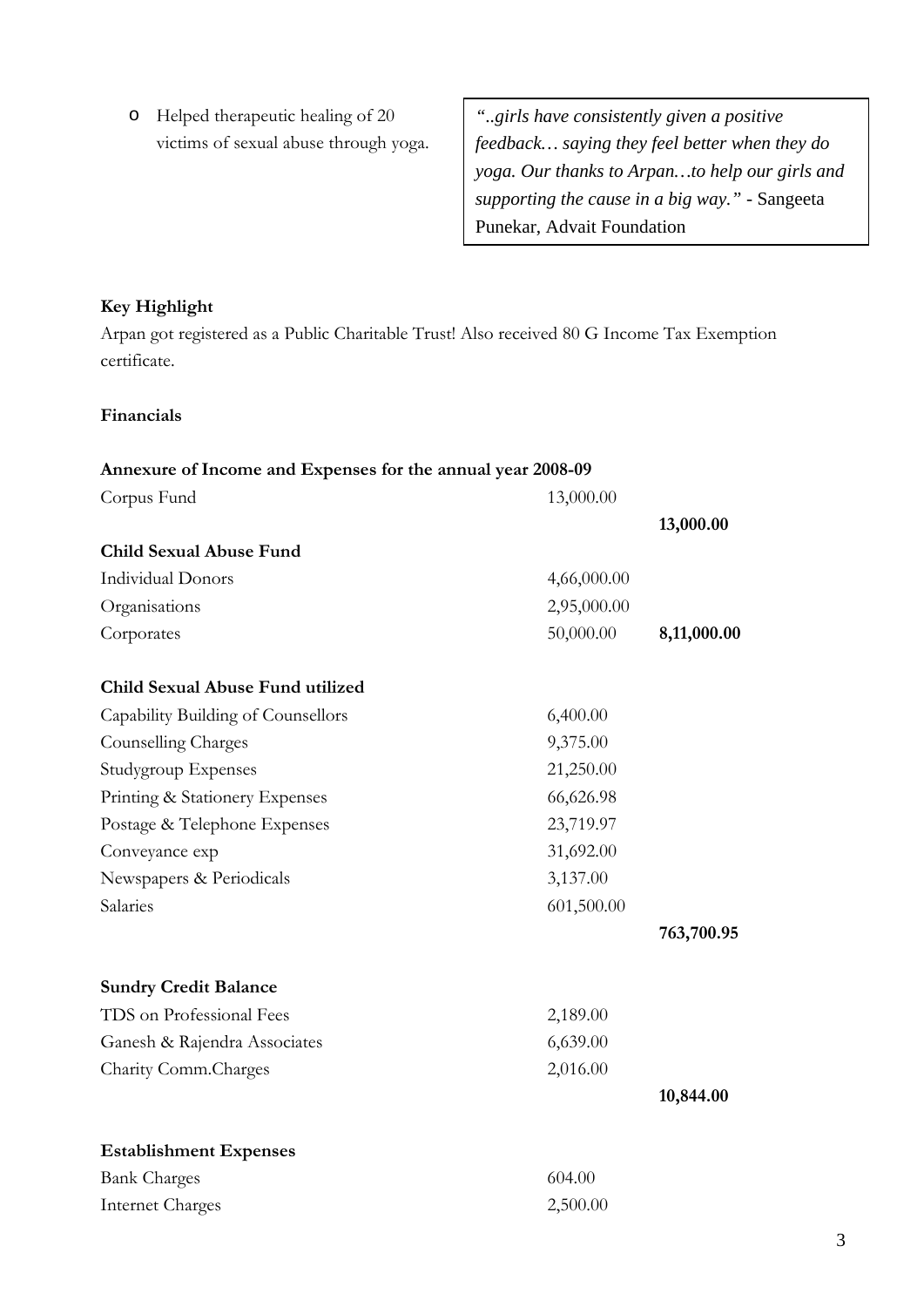| 16,932.00 |
|-----------|
| 3,400.00  |
| 2,931.00  |
| 1,653.00  |
| 5,844.00  |
|           |

Complete audited statement available on request.

#### **Plans for 2009-2010**

### **We aim to**

- o Reach out to 1125 adults to create awareness on child sexual abuse and teach them prevention and intervention skills.
- o Teach another 1350 children personal safety skills so that they can protect themselves from sexual abuse and atleast 50% of their parents.
- o Reach out to another 6 adult survivors with counseling and therapy services and continue with the ongoing cases from last year.
- o Build capability of mental health professionals through the trauma study group and grow the no. of participants to 15.
- o Organise group therapy workshop by RAHI to benefit 12 counselors.
- o Build capabilities of in house counselors through workshops.
- o Extend counseling and therapy services to 21 rescued minors.
- o Conduct secondary research on sex offenders based on global studies available.
- o Spread awareness through media and events
- o Put protocols and policies in place at Arpan for HR and Child Protection.

## **Budget split**

### **Total funding required for 2009-10 – Rs. 24 lakhs.**

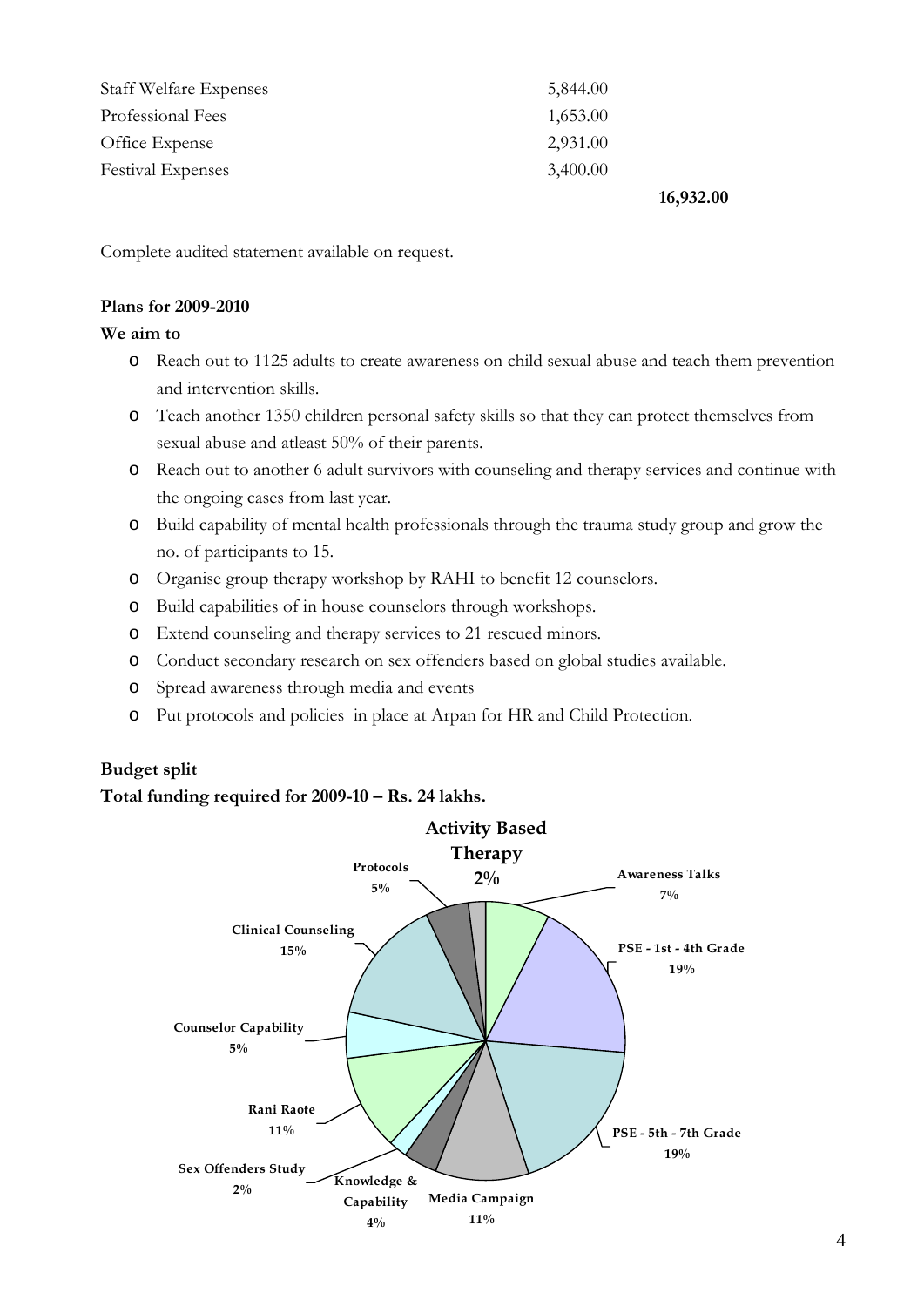# **Identity**

Arpan is a registered Public Charitable Trust by legal status and conviction. (Registered under the Bombay Trust Act, Registration No. E24873 dated 25/03/2008

Details of Board members as on 31<sup>st</sup> March, 2009

| Name             | Designation | Area of competency          | Meetings       |
|------------------|-------------|-----------------------------|----------------|
|                  |             |                             | attended       |
| Pooja Taparia    | Trustee     | Administration, Operations, | 4/4            |
|                  |             | Communication, Program      |                |
|                  |             | Development, Fund raising   |                |
| Vaishali Kapadia | Trustee     | Design and Media Strategy   | 4/4            |
| Pooja Warier     | Trustee     | Strategic Direction         | 4 <sub>l</sub> |

Pooja Taparia receives remuneration as CEO.

Registered Office: 10, Arun bldg., 3rd flr, 34, Narayan Dhabolkar Road, Mumbai – 400 006

Bankers: Bank of Baroda, Malabar Hill, Mumbai – 400 006

Auditors: Ganesh and Rajendra Associates, 404, Tardeo AC Market, Tardeo, Mumbai – 400 034

Distribution of staff according to salary as on 31<sup>st</sup> March, 2008 All staff are female.

| Slab of gross monthly<br>salary (in Rs.) plus<br>benefits paid to staff | Full<br>time | Part time | <b>Total Staff</b> |
|-------------------------------------------------------------------------|--------------|-----------|--------------------|
| < 5,000                                                                 |              |           |                    |
| $5,000 - 10,000$                                                        |              | 1         | 1                  |
| $10,000 - 25,000$                                                       | 2            | 1         | 3                  |
| $25,000 - 50,000$                                                       | 1            |           | 1                  |
| $50,000 - 1,00,000$                                                     |              |           |                    |
| Total                                                                   | 3            | 2         | 5                  |

Remuneration of 2 highest paid employees

Rs. 27,000/-

Rs. 15,000/-

Remuneration of lowest paid staff member - Rs. 5,000/-